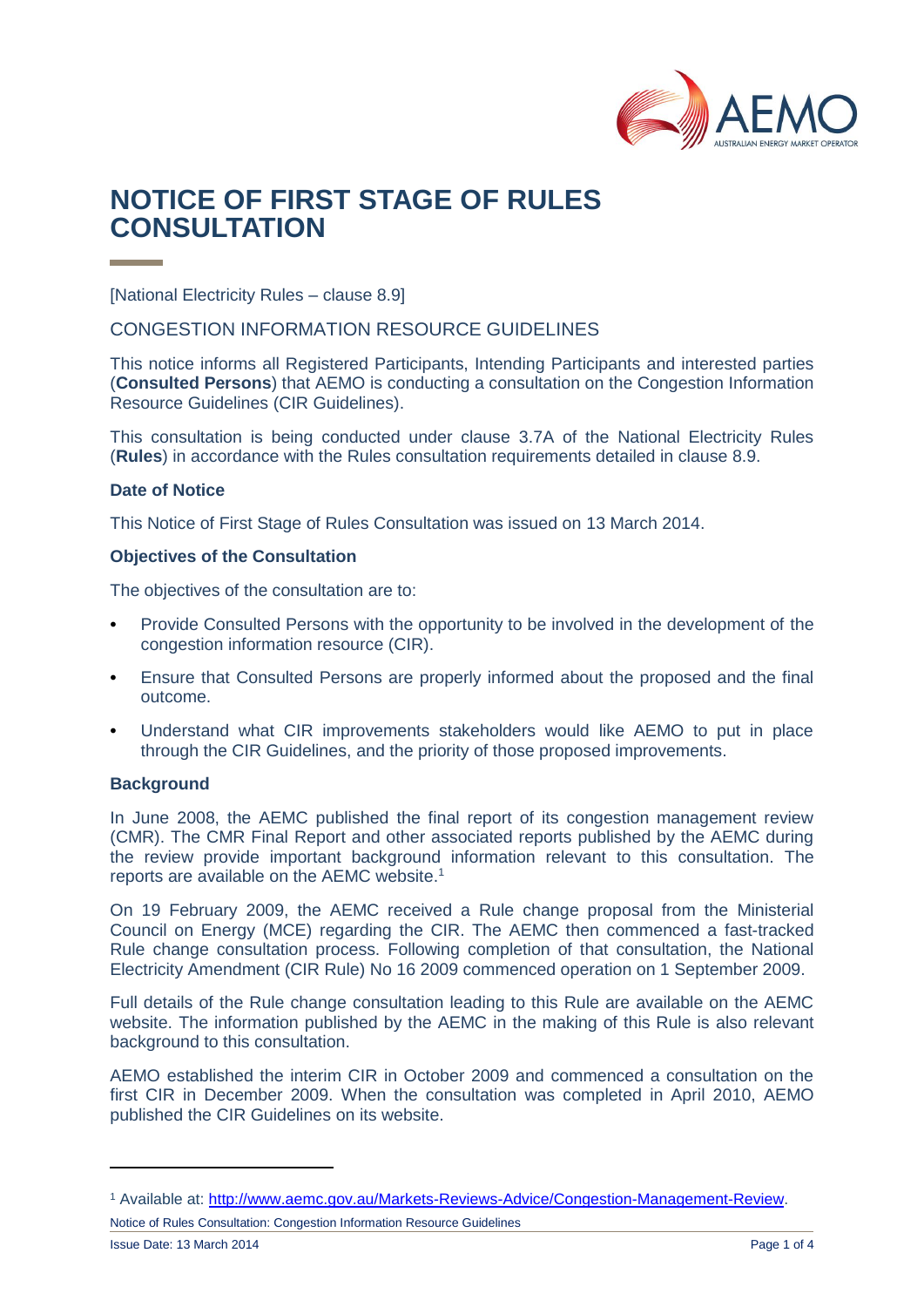

In accordance with clause 3.7A(d) of the Rules, AEMO annually conducts a formal stakeholder consultation to determine how or if the CIR Guidelines should be changed.

### **Matter under Consultation**

The matter under consultation is identified in clause 3.7A of the Rules. This clause provides:

(k) *AEMO* must develop and *publish* guidelines (the *congestion information resource guidelines*) in relation to:

(1) the categories of information to be contained in the *congestion information resource* including the source of that information;

(2) the scope and type of information to be provided by *Transmission Network Service Providers* in accordance with paragraphs (n) and (o);

(3) the processes to be implemented by *AEMO* to obtain the information from *Transmission Network Service Providers* in accordance with paragraphs (n) and (o);

(4) the determination of the intervals for updating and *publishing* the *congestion information resource* under paragraph (e); and

(5) the processes to be implemented by *AEMO* for providing *Market Participants*  with information under paragraph (g).

#### **The Consultation Process**

The following table contains an outline of the consultation process, including key dates. These are proposed dates only and may be subject to change by AEMO.

| <b>PROCESS</b>                                                                                                                 | <b>PROPOSED DATE</b> |
|--------------------------------------------------------------------------------------------------------------------------------|----------------------|
| Closing date for submissions received in response to this Notice of First<br><b>Stage of Rules Consultation</b>                | 22 April 2014        |
| Publication of the Draft Determination and Report and invitation to make<br>submissions in response to the Draft Determination | 30 June 2014         |
| Closing date for submissions received in response to the Draft<br>Determination and Report                                     | 15 July 2014         |
| Publication of the Determination and Report                                                                                    | 27 August 2014       |

## **Invitation to Make Submissions**

AEMO invites written submissions on the CIR Guidelines. In particular, AEMO requests comments on the following:

- i. What additional information stakeholders consider should be included in the CIR.
- ii. What current congestion-related information AEMO should stop publishing.
- iii. AEMO's proposal to discontinue the current Quarterly Interconnector Performance Report and satisfy the requirements of NER 3.13.3(p) as follows: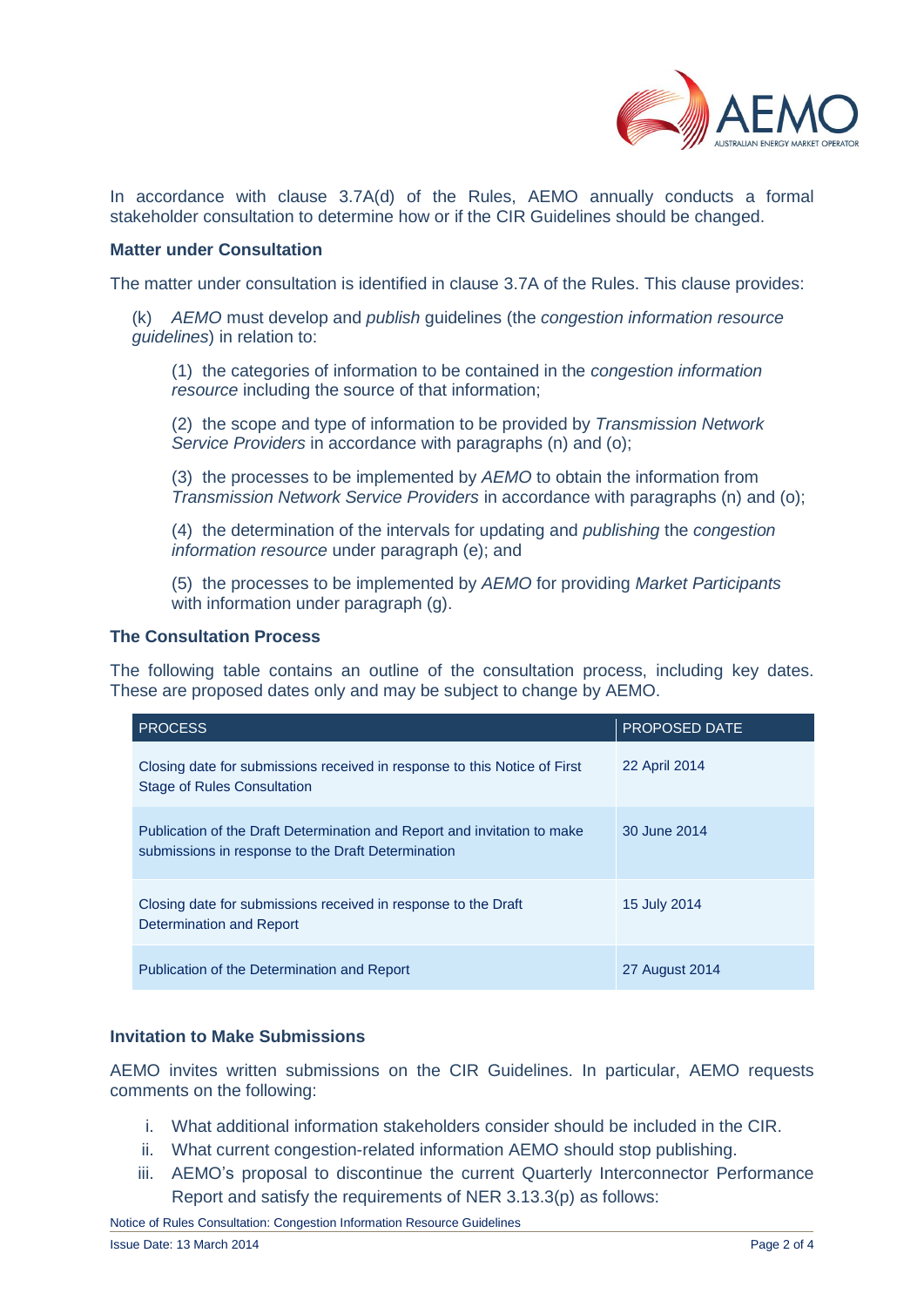

- o Publish a new document on nominal interconnector capacities which will include the limits for each interconnector and the major factors influencing capacity. This document will be updated when changes occur.
- $\circ$  Modify the Monthly Constraint Report to provide a history of binding constraint equations setting interconnector limits. This would include a brief explanation of the constraint equation, including whether this was a system normal or an outage constraint.
- $\circ$  Publish the full list of constraint equations that set the interconnector limits and the hours for which they set the limits, along with the annual NEM Constraint Report.

Section 10.2 of the CIR Guidelines will be updated to reflect the proposed changes.

Comments are also invited on any other issues relating to the consultation subject matter.

Please identify any information in your submission that you consider to be confidential, and provide the reasons why you wish that information to be treated as confidential. AEMO reserves the right to publish material that it does not consider to be confidential, despite your submission as to its confidentiality.

Note that material identified as confidential may be accorded less weight in the decisionmaking process than material that is published.

## **Closing Date for Submissions**

Submissions in response to this Notice of First Stage of Rules Consultation should reach AEMO by 5:00 pm EST on 22 April 2014.

AEMO has discretion to consider late submissions. Any late submissions should explain:

- 1. The reason for the lateness.
- 2. The detriment to you if AEMO fails to consider your submission.

#### **Meetings**

 $\overline{a}$ 

In your submission, you may request a meeting and specify the reasons why you consider such a meeting is necessary or desirable.

Please note that details of matters discussed at a meeting may be made available to other Consulted Persons.

## **Further Information**

The current<sup>2</sup> and draft of the CIR Guidelines is included on the CIR consultation page on AEMO's website.<sup>3</sup>

<sup>&</sup>lt;sup>2</sup> Available at: [http://www.aemo.com.au/Consultations/National-Electricity-](http://www.aemo.com.au/Consultations/National-Electricity-Market/Open/~/media/Files/Other/congestion_information_resource/SC_CM_02%20_Guide%20to%20the%20CIR.pdf.ashx)

[Market/Open/~/media/Files/Other/congestion\\_information\\_resource/SC\\_CM\\_02%20\\_Guide%20to%2](http://www.aemo.com.au/Consultations/National-Electricity-Market/Open/~/media/Files/Other/congestion_information_resource/SC_CM_02%20_Guide%20to%20the%20CIR.pdf.ashx) [0the%20CIR.pdf.ashx](http://www.aemo.com.au/Consultations/National-Electricity-Market/Open/~/media/Files/Other/congestion_information_resource/SC_CM_02%20_Guide%20to%20the%20CIR.pdf.ashx)

<sup>3</sup> Available at: [http://www.aemo.com.au/Consultations/National-Electricity-Market/Open/2014-](http://www.aemo.com.au/Consultations/National-Electricity-Market/Open/2014-Congestion-Information-Resource-consultation) [Congestion-Information-Resource-consultation.](http://www.aemo.com.au/Consultations/National-Electricity-Market/Open/2014-Congestion-Information-Resource-consultation)

Notice of Rules Consultation: Congestion Information Resource Guidelines